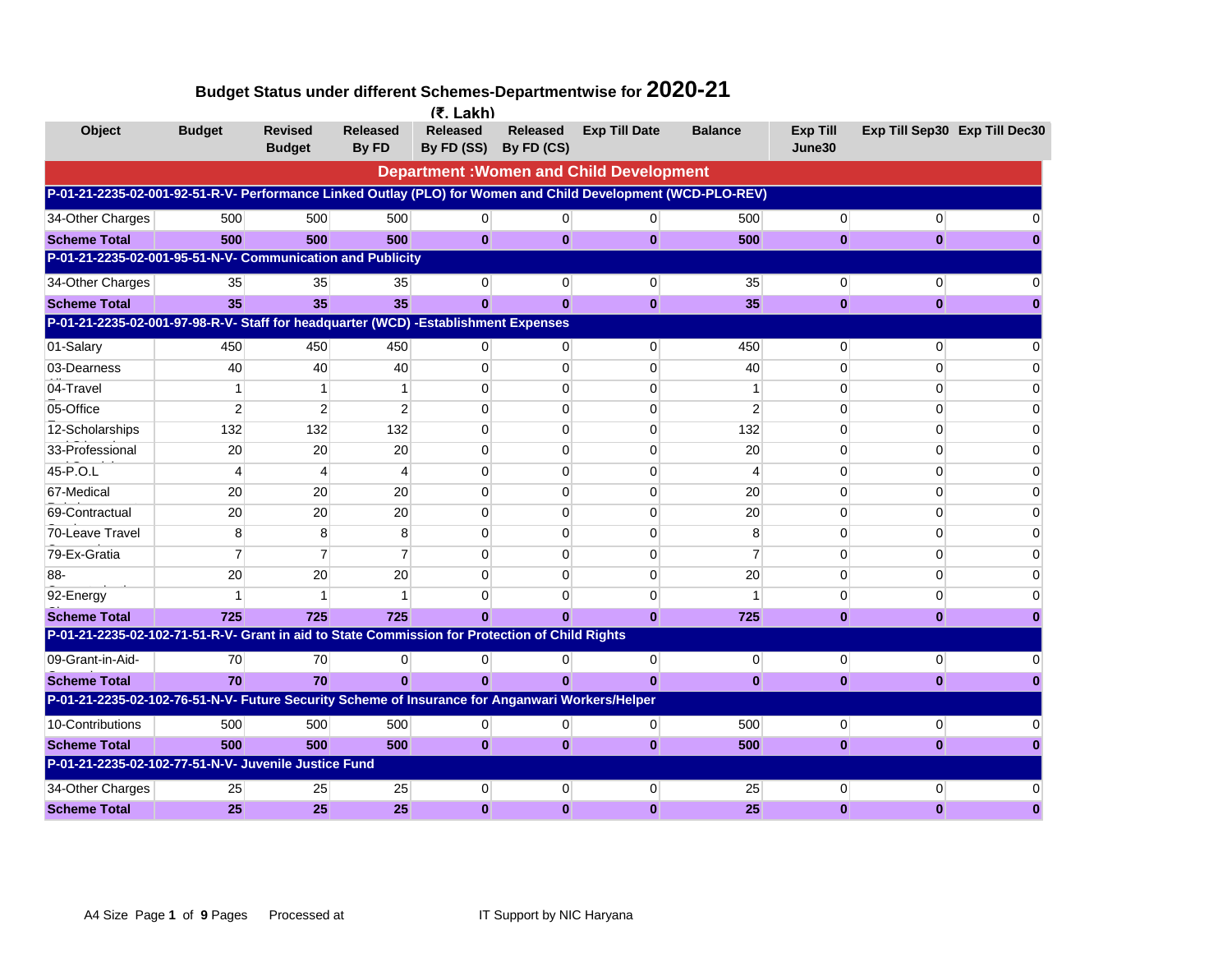|                                                                                                                                            |               |                                 |                          | $(5.$ Lakh)                   |                               |                      |                |                           |                |                               |
|--------------------------------------------------------------------------------------------------------------------------------------------|---------------|---------------------------------|--------------------------|-------------------------------|-------------------------------|----------------------|----------------|---------------------------|----------------|-------------------------------|
| Object                                                                                                                                     | <b>Budget</b> | <b>Revised</b><br><b>Budget</b> | <b>Released</b><br>By FD | <b>Released</b><br>By FD (SS) | <b>Released</b><br>By FD (CS) | <b>Exp Till Date</b> | <b>Balance</b> | <b>Exp Till</b><br>June30 |                | Exp Till Sep30 Exp Till Dec30 |
| P-01-21-2235-02-102-78-51-N-V- Apni Betian Apna Dhan Rename As Aapki Beti Hamari Beti (Ladli)                                              |               |                                 |                          |                               |                               |                      |                |                           |                |                               |
| 01-Salary                                                                                                                                  | 120           | 120                             | 120                      | $\Omega$                      | 0                             | $\overline{0}$       | 120            | $\mathbf 0$               | $\mathbf{0}$   |                               |
| 03-Dearness                                                                                                                                | 22            | 22                              | 22                       | $\Omega$                      | $\mathbf 0$                   | $\mathbf 0$          | 22             | 0                         | $\Omega$       |                               |
| 04-Travel                                                                                                                                  | 1             |                                 |                          | $\mathbf{0}$                  | 0                             | $\mathbf 0$          | 1              | 0                         | 0              |                               |
| 34-Other Charges                                                                                                                           | 8349          | 8349                            | 8349                     | $\Omega$                      | $\Omega$                      | $\mathbf 0$          | 8349           | 0                         | $\Omega$       |                               |
| 67-Medical                                                                                                                                 | 4             |                                 |                          | $\Omega$                      | $\Omega$                      | $\Omega$             | 4              | $\mathbf 0$               | $\Omega$       |                               |
| 70-Leave Travel                                                                                                                            | 4             |                                 |                          | $\overline{0}$                | $\mathbf 0$                   | 0                    | $\overline{4}$ | $\mathbf 0$               | $\mathbf 0$    |                               |
| <b>Scheme Total</b>                                                                                                                        | 8500          | 8500                            | 8500                     | $\bf{0}$                      | $\bf{0}$                      | $\bf{0}$             | 8500           | $\bf{0}$                  | $\bf{0}$       |                               |
| P-01-21-2235-02-102-79-51-N-V- Swarna Jayanti Puraskar Yojana                                                                              |               |                                 |                          |                               |                               |                      |                |                           |                |                               |
| 34-Other Charges                                                                                                                           | 178           | 178                             | 178                      | $\overline{0}$                | $\mathbf 0$                   | 0                    | 178            | 0                         | $\overline{0}$ |                               |
| <b>Scheme Total</b>                                                                                                                        | 178           | 178                             | 178                      | $\bf{0}$                      | $\bf{0}$                      | $\bf{0}$             | 178            | $\bf{0}$                  | $\bf{0}$       |                               |
| P-01-21-2235-02-102-80-51-N-V- Improving Infants and Young Child Feeding                                                                   |               |                                 |                          |                               |                               |                      |                |                           |                |                               |
| 34-Other Charges                                                                                                                           | 16            | 16                              | 16                       | $\overline{0}$                | $\mathbf{0}$                  | $\overline{0}$       | 16             | $\mathbf{0}$              | $\overline{0}$ |                               |
| <b>Scheme Total</b>                                                                                                                        | 16            | 16                              | 16                       | $\bf{0}$                      | $\bf{0}$                      | $\bf{0}$             | 16             | $\bf{0}$                  | $\bf{0}$       |                               |
| P-01-21-2235-02-102-92-51-N-V- Integrated Child Development Services Schemes (WCD)                                                         |               |                                 |                          |                               |                               |                      |                |                           |                |                               |
| 01-Salary                                                                                                                                  | 3462          | 3462                            | 3462                     | $\mathbf{0}$                  | 0                             | 0                    | 3462           | 0                         | 0              |                               |
| 03-Dearness                                                                                                                                | 328.5         | 328.5                           | 328.5                    | $\Omega$                      | $\Omega$                      | $\Omega$             | 328.5          | $\Omega$                  | $\Omega$       |                               |
| 04-Travel                                                                                                                                  | 10.65         | 10.65                           | 10.65                    | $\Omega$                      | 0                             | $\mathbf 0$          | 10.65          | 0                         | $\Omega$       |                               |
| 05-Office                                                                                                                                  | 1.35          | 1.35                            | 1.35                     | $\Omega$                      | $\Omega$                      | $\mathbf 0$          | 1.35           | $\mathbf 0$               | $\Omega$       |                               |
| 12-Scholarships                                                                                                                            | 0.75          | 0.75                            | 0.75                     | $\overline{0}$                | $\Omega$                      | $\mathbf 0$          | 0.75           | $\Omega$                  | $\Omega$       |                               |
| 21-Motor Vehicle                                                                                                                           | 80            | 80                              | 80                       | $\Omega$                      | 0                             | $\mathbf 0$          | 80             | $\Omega$                  | $\Omega$       | U                             |
| 24-Material and                                                                                                                            | 0.5           | 0.5                             | 0.5                      | $\Omega$                      | $\Omega$                      | $\Omega$             | 0.5            | $\Omega$                  | $\Omega$       | U                             |
| 34-Other Charges                                                                                                                           | 845.2         | 845.2                           | 845.2                    | $\Omega$                      | $\Omega$                      | $\mathbf 0$          | 845.2          | 0                         | $\Omega$       | U                             |
| 67-Medical                                                                                                                                 | 167.3         | 167.3                           | 167.3                    | $\overline{0}$                | $\mathbf 0$                   | $\mathbf 0$          | 167.3          | 0                         | 0              | 0                             |
| 69-Contractual                                                                                                                             | 620           | 620                             | 620                      | $\Omega$                      | $\Omega$                      | $\Omega$             | 620            | $\Omega$                  | $\Omega$       | O                             |
| 70-Leave Travel                                                                                                                            | 57.7          | 57.7                            | 57.7                     | $\Omega$                      | $\Omega$                      | 0                    | 57.7           | $\Omega$                  | $\Omega$       |                               |
| 79-Ex-Gratia                                                                                                                               | 67.5          | 67.5                            | 67.5                     | $\Omega$                      | $\Omega$                      | $\mathbf 0$          | 67.5           | $\Omega$                  | $\Omega$       |                               |
| 87-Honorarium                                                                                                                              | 39695         | 39695                           | 39695                    | $\mathbf{0}$                  | 0                             | $\mathbf 0$          | 39695          | 0                         | $\Omega$       |                               |
| 92-Energy                                                                                                                                  | 8.5           | 8.5                             | 8.5                      | $\mathbf{0}$                  | 0                             | 0                    | 8.5            | 0                         | $\mathbf 0$    |                               |
| <b>Scheme Total</b>                                                                                                                        | 45344.95      | 45344.95                        | 45344.95                 | $\bf{0}$                      | $\bf{0}$                      | $\bf{0}$             | 45344.95       | $\bf{0}$                  | $\bf{0}$       |                               |
| P-01-21-2235-02-102-98-95-R-V- Grant-in-aid to Voluntary Organisation Working in the field of Child Welfare of Destitutes -State Orphanage |               |                                 |                          |                               |                               |                      |                |                           |                |                               |
| 09-Grant-in-Aid-                                                                                                                           | 30            | 30                              | $\Omega$                 | $\Omega$                      | $\Omega$                      | $\overline{0}$       | $\overline{0}$ | $\overline{0}$            | $\Omega$       | O                             |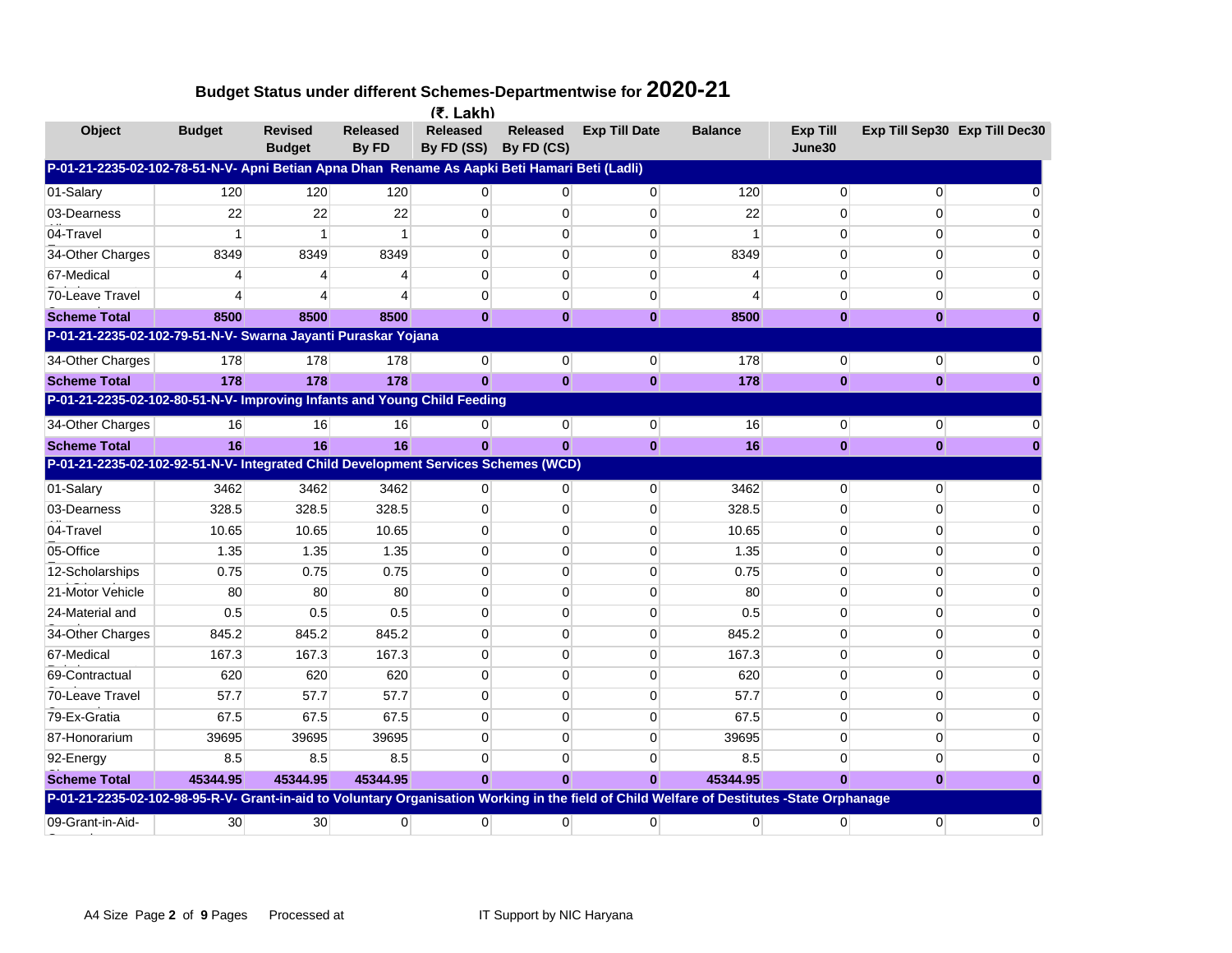|                                                                                                                                                                     |               |                                 |                          | $(7.$ Lakh)                   |                               |                      |                |                    |              |                               |
|---------------------------------------------------------------------------------------------------------------------------------------------------------------------|---------------|---------------------------------|--------------------------|-------------------------------|-------------------------------|----------------------|----------------|--------------------|--------------|-------------------------------|
| <b>Object</b>                                                                                                                                                       | <b>Budget</b> | <b>Revised</b><br><b>Budget</b> | <b>Released</b><br>By FD | <b>Released</b><br>By FD (SS) | <b>Released</b><br>By FD (CS) | <b>Exp Till Date</b> | <b>Balance</b> | Exp Till<br>June30 |              | Exp Till Sep30 Exp Till Dec30 |
| <b>Scheme Total</b>                                                                                                                                                 | 30            | 30 <sup>°</sup>                 | 0                        | 0                             | 0                             | 0                    | 0              | 0                  | $\bf{0}$     |                               |
| P-01-21-2235-02-102-98-96-R-V- Grant-in-aid to Voluntary Organisation Working in the field of Child Welfare of Destitutes -S.O.S Children Village                   |               |                                 |                          |                               |                               |                      |                |                    |              |                               |
| 09-Grant-in-Aid-                                                                                                                                                    | 35            | 35                              | $\Omega$                 | $\Omega$                      | $\Omega$                      | $\Omega$             | 0              |                    | $\Omega$     |                               |
| <b>Scheme Total</b>                                                                                                                                                 | 35            | 35 <sub>5</sub>                 | U                        | n                             | O                             | O                    | $\bf{0}$       |                    |              |                               |
| P-01-21-2235-02-102-98-98-R-V- Grant-in-aid to Voluntary Organisation Working in the field of Child Welfare of Destitutes -Welfare of Destitute Children in need of |               |                                 |                          |                               |                               |                      |                |                    |              |                               |
| 09-Grant-in-Aid-                                                                                                                                                    | 27            | 27                              | $\Omega$                 | 0                             | 0                             | $\overline{0}$       | 0              | $\Omega$           | 0            |                               |
| <b>Scheme Total</b>                                                                                                                                                 | 27            | 27                              | $\bf{0}$                 | $\bf{0}$                      | $\bf{0}$                      | $\bf{0}$             | $\bf{0}$       | $\bf{0}$           | $\mathbf{0}$ |                               |
| P-01-21-2235-02-103-73-51-N-V- Relief & Rehabilitation of Women Acid Victims                                                                                        |               |                                 |                          |                               |                               |                      |                |                    |              |                               |
| 34-Other Charges                                                                                                                                                    | 30            | 30                              | 30                       | 0                             | 0                             | 0                    | 30             | $\Omega$           |              |                               |
| <b>Scheme Total</b>                                                                                                                                                 | 30            | 30 <sup>°</sup>                 | 30                       | $\mathbf{0}$                  | $\mathbf{0}$                  | $\bf{0}$             | 30             | $\bf{0}$           | $\mathbf{0}$ |                               |
| P-01-21-2235-02-103-76-51-N-V- Protection of Women from Domestic Violence (Setting up of Cells)                                                                     |               |                                 |                          |                               |                               |                      |                |                    |              |                               |
| 04-Travel                                                                                                                                                           | 1             | 1                               | 1                        | 0                             | 0                             | $\Omega$             | 1              | $\Omega$           | 0            |                               |
| 05-Office                                                                                                                                                           | 50            | 50                              | 50                       | 0                             | 0                             | $\Omega$             | 50             | 0                  | ∩            |                               |
| 34-Other Charges                                                                                                                                                    | 9             | 9                               | 9                        | $\Omega$                      | 0                             | $\Omega$             | 9              | $\Omega$           | $\Omega$     |                               |
| 69-Contractual                                                                                                                                                      | 90            | 90                              | 90                       | 0                             | 0                             | $\mathbf 0$          | 90             | $\Omega$           | 0            |                               |
| <b>Scheme Total</b>                                                                                                                                                 | 150           | 150                             | 150                      | $\bf{0}$                      | $\bf{0}$                      | $\bf{0}$             | 150            | $\bf{0}$           | $\bf{0}$     |                               |
| P-01-21-2235-02-103-79-51-N-V- Gender Sensitization                                                                                                                 |               |                                 |                          |                               |                               |                      |                |                    |              |                               |
| 34-Other Charges                                                                                                                                                    | 17            | 17                              | 17                       | 0                             | 0                             | $\Omega$             | 17             | 0                  | 0            |                               |
| 99-Purchases                                                                                                                                                        | 4000          | 4000                            | 4000                     | 0                             | 0                             | $\Omega$             | 4000           | $\Omega$           | <sup>0</sup> |                               |
| <b>Scheme Total</b>                                                                                                                                                 | 4017          | 4017                            | 4017                     | $\Omega$                      | $\Omega$                      | O                    | 4017           | n                  |              |                               |
| P-01-21-2235-02-103-87-99-N-V- Strengthening of Voluntary Sector (Training cum Production centres and stipendiary Schemes) -GIA to Govt. Supported NGOs             |               |                                 |                          |                               |                               |                      |                |                    |              |                               |
| 09-Grant-in-Aid-                                                                                                                                                    | 1000          | 1000                            | 0                        | 0                             | 0                             | 0                    | $\overline{0}$ | $\overline{0}$     | 0            |                               |
| <b>Scheme Total</b>                                                                                                                                                 | 1000          | 1000                            | $\Omega$                 | $\mathbf{0}$                  | $\bf{0}$                      | $\bf{0}$             | $\bf{0}$       | $\bf{0}$           | $\mathbf{0}$ |                               |
| P-01-21-2235-02-103-91-51-R-V- Construction of Working Women Hostels                                                                                                |               |                                 |                          |                               |                               |                      |                |                    |              |                               |
| 09-Grant-in-Aid-                                                                                                                                                    |               |                                 | U                        | $\Omega$                      | 0                             | $\overline{0}$       | 0              | $\Omega$           | 0            |                               |
| <b>Scheme Total</b>                                                                                                                                                 |               |                                 |                          | $\mathbf{0}$                  | $\mathbf{0}$                  | $\mathbf{0}$         | $\bf{0}$       | $\bf{0}$           | $\bf{0}$     |                               |
| P-01-21-2235-02-103-97-51-R-V- Maintenance of Home by P.W.D. (B&R)                                                                                                  |               |                                 |                          |                               |                               |                      |                |                    |              |                               |
| 17-Minor Works                                                                                                                                                      |               |                                 |                          | 0                             | $\Omega$                      | $\overline{0}$       | 1              | $\Omega$           | 0            |                               |
| <b>Scheme Total</b>                                                                                                                                                 |               |                                 |                          | O                             | O                             | ŋ                    | 1              | $\mathbf{0}$       | $\mathbf{0}$ |                               |
| P-01-21-2235-02-789-92-51-N-V- Financial Assistance to Scheduled Castes families under Infant & Young Child                                                         |               |                                 |                          |                               |                               |                      |                |                    |              |                               |
| 34-Other Charges                                                                                                                                                    |               |                                 |                          |                               | n                             | 0                    |                | $\Omega$           |              |                               |
| <b>Scheme Total</b>                                                                                                                                                 |               |                                 |                          | $\bf{0}$                      | $\bf{0}$                      | O                    |                | n                  |              |                               |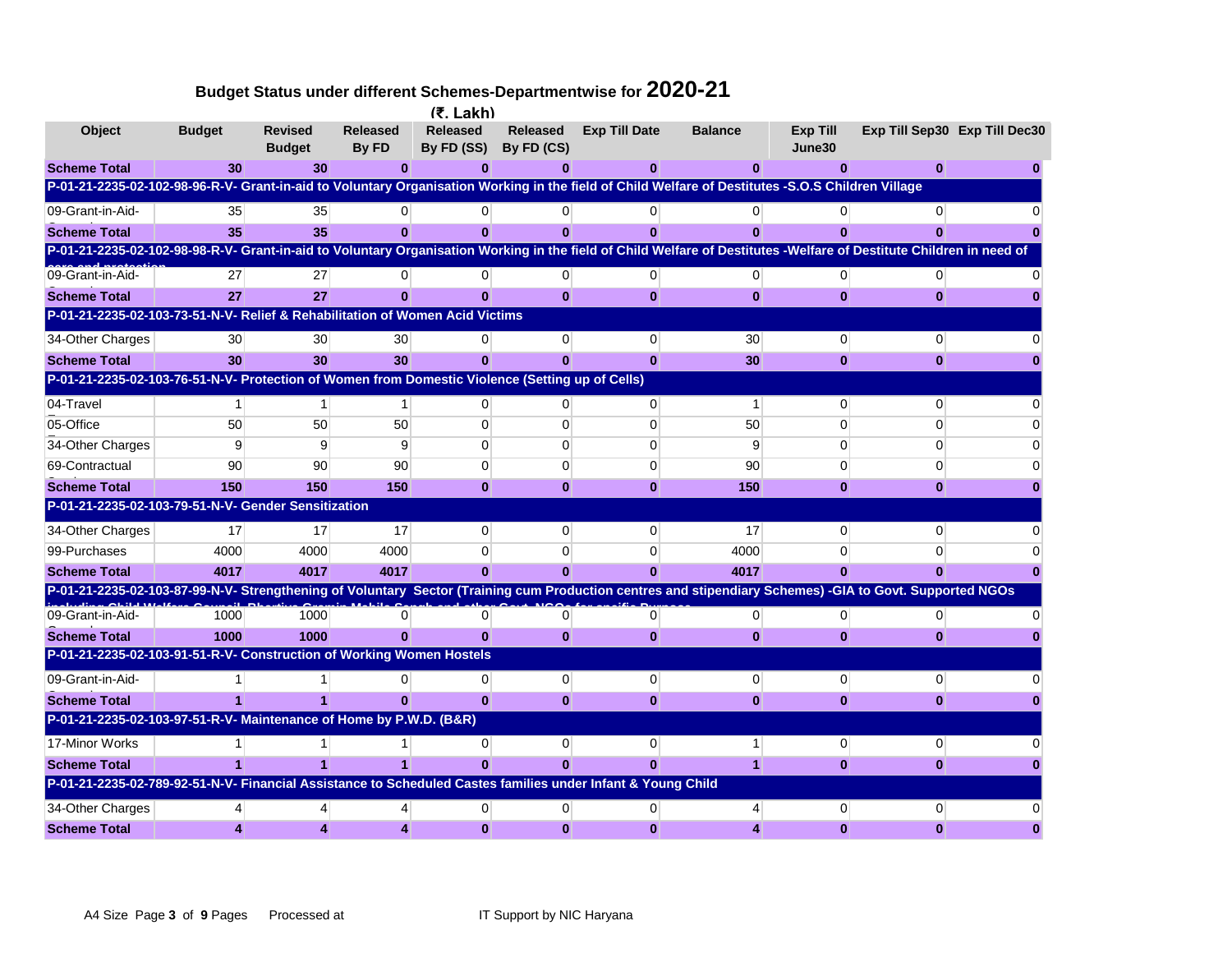|                                                                                                                                                             |                |                                 |                          | (₹. Lakh)                     |                               |                      |                |                           |                |                               |
|-------------------------------------------------------------------------------------------------------------------------------------------------------------|----------------|---------------------------------|--------------------------|-------------------------------|-------------------------------|----------------------|----------------|---------------------------|----------------|-------------------------------|
| <b>Object</b>                                                                                                                                               | <b>Budget</b>  | <b>Revised</b><br><b>Budget</b> | <b>Released</b><br>By FD | <b>Released</b><br>By FD (SS) | <b>Released</b><br>By FD (CS) | <b>Exp Till Date</b> | <b>Balance</b> | <b>Exp Till</b><br>June30 |                | Exp Till Sep30 Exp Till Dec30 |
| P-01-21-2235-02-789-94-51-N-V- Financial assistance to Scheduled Castes families by Haryana Women Development Corporation                                   |                |                                 |                          |                               |                               |                      |                |                           |                |                               |
| 11-Subsidies                                                                                                                                                | 125            | 125                             | 125                      | $\Omega$                      |                               | 0                    | 125            | 0                         | $\overline{0}$ |                               |
| <b>Scheme Total</b>                                                                                                                                         | 125            | 125                             | 125                      | $\bf{0}$                      | $\mathbf{0}$                  | $\bf{0}$             | 125            | $\bf{0}$                  | $\mathbf{0}$   |                               |
| P-01-21-2235-02-789-96-51-N-V- Financial assistance to Scheduled Castes families under Gender Sensitization                                                 |                |                                 |                          |                               |                               |                      |                |                           |                |                               |
| 74-Special                                                                                                                                                  | 3.5            | 3.5                             | 3.5                      | 0                             | 0                             | 0                    | 3.5            | $\Omega$                  | $\Omega$       |                               |
| <b>Scheme Total</b>                                                                                                                                         | 3.5            | 3.5                             | 3.5                      | $\Omega$                      | $\bf{0}$                      | $\bf{0}$             | 3.5            | $\Omega$                  | $\mathbf{0}$   |                               |
| P-01-21-2235-02-789-98-51-N-V- Financial assistance to Scheduled Castes families under Future Security Scheme for Anganwari Workers                         |                |                                 |                          |                               |                               |                      |                |                           |                |                               |
| 74-Special                                                                                                                                                  | 250            | 250                             | 250                      | $\Omega$                      | $\Omega$                      | $\overline{0}$       | 250            | $\overline{0}$            | $\Omega$       |                               |
| <b>Scheme Total</b>                                                                                                                                         | 250            | 250                             | 250                      | $\bf{0}$                      | $\mathbf{0}$                  | $\mathbf{0}$         | 250            | $\mathbf{0}$              |                |                               |
| P-01-21-2235-02-789-99-51-N-V- Financial assistance to Scheduled Castes families under Apni Betian Apna Dhan Rename as Aapki Beti Hamari Beti (Ladli)       |                |                                 |                          |                               |                               |                      |                |                           |                |                               |
| 74-Special                                                                                                                                                  | 7000           | 7000                            | 7000                     | $\Omega$                      | 0                             | 0                    | 7000           | 0                         | 0              |                               |
| <b>Scheme Total</b>                                                                                                                                         | 7000           | 7000                            | 7000                     |                               | ŋ,                            | $\mathbf{0}$         | 7000           |                           |                |                               |
| P-01-21-2235-02-800-81-95-R-V- Implementation of J.J.Act -Grant-in-Aid to Volumtary organisation for setting up of Juvenile/Observation Homes under J.J.Act |                |                                 |                          |                               |                               |                      |                |                           |                |                               |
| 09-Grant-in-Aid-                                                                                                                                            | 20             | 20                              | $\Omega$                 | $\Omega$                      | $\overline{0}$                | $\mathbf 0$          | $\overline{0}$ | 0                         | $\mathbf{0}$   |                               |
| <b>Scheme Total</b>                                                                                                                                         | 20             | 20                              | $\bf{0}$                 | $\bf{0}$                      | $\mathbf{0}$                  | $\bf{0}$             | $\bf{0}$       | $\mathbf{0}$              | $\bf{0}$       |                               |
| P-01-21-2235-02-800-81-96-R-V- Implementation of J.J.Act -Juvenile Boards                                                                                   |                |                                 |                          |                               |                               |                      |                |                           |                |                               |
| 01-Salary                                                                                                                                                   | 18             | 18                              | 18                       | $\Omega$                      | $\Omega$                      | $\overline{0}$       | 18             | $\Omega$                  | $\Omega$       |                               |
| 03-Dearness                                                                                                                                                 | $\overline{4}$ | Δ                               | Δ                        | $\mathbf{0}$                  | $\mathbf 0$                   | 0                    | $\overline{4}$ | 0                         | 0              |                               |
| 04-Travel                                                                                                                                                   | 0.05           | 0.05                            | 0.05                     | $\Omega$                      | $\mathbf 0$                   | $\mathbf 0$          | 0.05           | $\mathbf 0$               | $\Omega$       |                               |
| 05-Office                                                                                                                                                   | 0.05           | 0.05                            | 0.05                     | $\Omega$                      | $\Omega$                      | 0                    | 0.05           | $\Omega$                  | $\Omega$       |                               |
| <b>Scheme Total</b>                                                                                                                                         | 22.1           | 22.1                            | 22.1                     | $\bf{0}$                      | $\bf{0}$                      | $\bf{0}$             | 22.1           | $\bf{0}$                  | $\bf{0}$       |                               |
| P-01-21-2235-02-800-81-98-R-V- Implementation of J.J.Act -Remand/Observation Home                                                                           |                |                                 |                          |                               |                               |                      |                |                           |                |                               |
| 01-Salary                                                                                                                                                   | 250            | 250                             | 250                      | $\overline{0}$                | 0                             | $\mathbf 0$          | 250            | $\mathbf 0$               | $\Omega$       |                               |
| 03-Dearness                                                                                                                                                 | 30             | 30                              | 30                       | $\Omega$                      | $\mathbf 0$                   | 0                    | 30             | $\Omega$                  | $\Omega$       |                               |
| 04-Travel                                                                                                                                                   | 0.2            | 0.2                             | 0.2                      | $\Omega$                      | $\Omega$                      | $\Omega$             | 0.2            | $\Omega$                  | $\Omega$       |                               |
| 05-Office                                                                                                                                                   | $\mathbf{1}$   | -1                              | 1                        | $\Omega$                      | $\Omega$                      | 0                    | -1             | $\Omega$                  | $\Omega$       |                               |
| 34-Other Charges                                                                                                                                            | 30             | 30                              | 30                       | $\Omega$                      | $\Omega$                      | 0                    | 30             | $\Omega$                  | $\Omega$       |                               |
| 67-Medical                                                                                                                                                  | $\overline{2}$ | $\overline{2}$                  | $\overline{2}$           | $\Omega$                      | $\Omega$                      | 0                    | $\overline{2}$ | 0                         | $\Omega$       |                               |
| 69-Contractual                                                                                                                                              | 16             | 16                              | 16                       | $\Omega$                      | $\Omega$                      | $\mathbf 0$          | 16             | $\Omega$                  | $\Omega$       |                               |
| 70-Leave Travel                                                                                                                                             |                |                                 |                          | $\Omega$                      | O                             | 0                    |                | $\Omega$                  | $\Omega$       |                               |
| 92-Energy                                                                                                                                                   |                |                                 |                          |                               |                               | 0                    |                | 0                         |                |                               |
| <b>Scheme Total</b>                                                                                                                                         | 334.2          | 334.2                           | 334.2                    | $\bf{0}$                      | $\bf{0}$                      | $\bf{0}$             | 334.2          | $\bf{0}$                  | $\bf{0}$       |                               |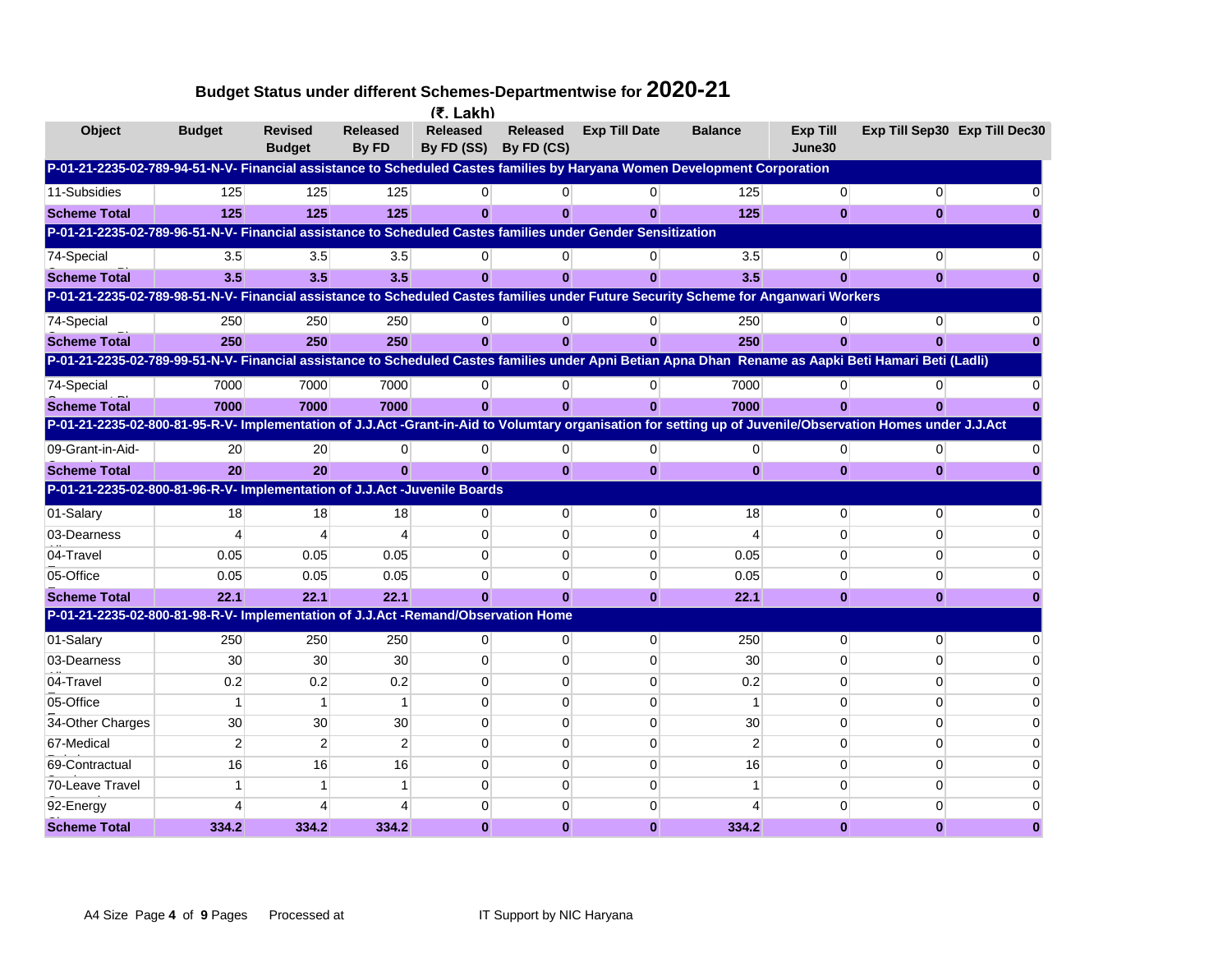|                                                                                                                                        |                |                                 |                          | $(5.$ Lakh)                   |                               |                      |                |                           |                |                               |
|----------------------------------------------------------------------------------------------------------------------------------------|----------------|---------------------------------|--------------------------|-------------------------------|-------------------------------|----------------------|----------------|---------------------------|----------------|-------------------------------|
| Object                                                                                                                                 | <b>Budget</b>  | <b>Revised</b><br><b>Budget</b> | <b>Released</b><br>By FD | <b>Released</b><br>By FD (SS) | <b>Released</b><br>By FD (CS) | <b>Exp Till Date</b> | <b>Balance</b> | <b>Exp Till</b><br>June30 |                | Exp Till Sep30 Exp Till Dec30 |
| P-01-21-2235-02-800-81-99-R-V- Implementation of J.J.Act -Special Home/School                                                          |                |                                 |                          |                               |                               |                      |                |                           |                |                               |
| 01-Salary                                                                                                                              | 50             | 50                              | 50                       | 0                             | $\overline{0}$                | $\mathbf 0$          | 50             | $\Omega$                  | $\Omega$       |                               |
| 03-Dearness                                                                                                                            | 4              | 4                               | 4                        | $\Omega$                      | $\Omega$                      | $\Omega$             | $\overline{4}$ | $\Omega$                  | $\Omega$       |                               |
| 04-Travel                                                                                                                              | 0.5            | 0.5                             | 0.5                      | 0                             | 0                             | 0                    | 0.5            | 0                         | $\overline{0}$ |                               |
| 05-Office                                                                                                                              | 0.2            | 0.2                             | 0.2                      | $\Omega$                      | $\Omega$                      | $\Omega$             | 0.2            | $\Omega$                  | $\Omega$       |                               |
| 34-Other Charges                                                                                                                       | 9              | 9                               | 9                        | $\overline{0}$                | 0                             | 0                    | 9              | 0                         | $\Omega$       |                               |
| 67-Medical                                                                                                                             | -1             |                                 |                          | $\Omega$                      | $\Omega$                      | 0                    |                | $\Omega$                  | 0              |                               |
| 70-Leave Travel                                                                                                                        | 0.5            | 0.5                             | 0.5                      | 0                             | $\Omega$                      | 0                    | 0.5            | 0                         | $\Omega$       |                               |
| <b>Scheme Total</b>                                                                                                                    | 65.2           | 65.2                            | 65.2                     | $\bf{0}$                      | $\bf{0}$                      | $\bf{0}$             | 65.2           | $\Omega$                  | $\Omega$       |                               |
| P-01-21-2235-02-800-82-98-N-V- Haryana State Commission for Women -Financial Assistance to Women Awareness & Management Academy (WAMA) |                |                                 |                          |                               |                               |                      |                |                           |                |                               |
| 34-Other Charges                                                                                                                       | 40             | 40                              | 40                       | $\overline{0}$                | $\overline{0}$                | $\mathbf 0$          | 40             | $\overline{0}$            | $\overline{0}$ |                               |
| <b>Scheme Total</b>                                                                                                                    | 40             | 40                              | 40                       | $\mathbf{0}$                  | $\mathbf{0}$                  | $\bf{0}$             | 40             | $\bf{0}$                  | $\bf{0}$       |                               |
| P-01-21-2235-02-800-82-99-R-V- Haryana State Commission for Women -Establishment of Haryana State Commisson for women                  |                |                                 |                          |                               |                               |                      |                |                           |                |                               |
| 09-Grant-in-Aid-                                                                                                                       | 110            | 110                             | $\mathbf{0}$             | 0                             | $\overline{0}$                | $\mathbf{0}$         | $\mathbf{0}$   | $\mathbf 0$               | $\overline{0}$ |                               |
| <b>Scheme Total</b>                                                                                                                    | 110            | 110                             |                          |                               | $\mathbf{0}$                  | $\bf{0}$             | $\mathbf{0}$   | $\bf{0}$                  | $\bf{0}$       |                               |
| P-01-21-2235-02-800-86-51-R-V- G.I.A.to Haryana State Social Welfare Advisory Board                                                    |                |                                 |                          |                               |                               |                      |                |                           |                |                               |
| 09-Grant-in-Aid-                                                                                                                       | 90             | 90                              | 0                        | $\overline{0}$                | $\overline{0}$                | $\mathbf{0}$         | $\overline{0}$ | $\overline{0}$            | $\overline{0}$ |                               |
| <b>Scheme Total</b>                                                                                                                    | 90             | 90                              | $\bf{0}$                 | $\bf{0}$                      | $\bf{0}$                      | $\bf{0}$             | $\mathbf{0}$   | $\bf{0}$                  | $\bf{0}$       |                               |
| P-01-21-2235-02-800-87-51-R-V- Haryana Women Devlopment Corporation                                                                    |                |                                 |                          |                               |                               |                      |                |                           |                |                               |
| 09-Grant-in-Aid-                                                                                                                       | 400            | 400                             | 0                        | 0                             | $\overline{0}$                | $\mathbf 0$          | 0              | $\mathbf 0$               | $\overline{0}$ |                               |
| 11-Subsidies                                                                                                                           | 370            | 370                             | 370                      | $\mathbf{0}$                  | $\mathbf 0$                   | 0                    | 370            | $\mathbf 0$               | $\Omega$       |                               |
| <b>Scheme Total</b>                                                                                                                    | 770            | 770                             | 370                      | $\bf{0}$                      | $\bf{0}$                      | $\bf{0}$             | 370            | $\bf{0}$                  | $\mathbf{0}$   |                               |
| P-01-21-2236-02-101-97-51-R-V- Panjiri Plant Gharaunda                                                                                 |                |                                 |                          |                               |                               |                      |                |                           |                |                               |
| 01-Salary                                                                                                                              | 155            | 155                             | 155                      | $\overline{0}$                | $\overline{0}$                | $\overline{0}$       | 155            | $\overline{0}$            | $\Omega$       |                               |
| 03-Dearness                                                                                                                            | 12             | 12                              | 12                       | $\mathbf{0}$                  | $\mathbf 0$                   | 0                    | 12             | 0                         | $\Omega$       |                               |
| 04-Travel                                                                                                                              | 0.85           | 0.85                            | 0.85                     | $\Omega$                      | $\mathbf 0$                   | 0                    | 0.85           | 0                         | $\Omega$       |                               |
| 05-Office                                                                                                                              | 0.7            | 0.7                             | 0.7                      | $\Omega$                      | $\mathbf 0$                   | 0                    | 0.7            | 0                         | $\Omega$       |                               |
| 67-Medical                                                                                                                             | 1.3            | 1.3                             | 1.3                      | $\Omega$                      | $\Omega$                      | 0                    | 1.3            | 0                         | 0              |                               |
| 69-Contractual                                                                                                                         | 5.5            | 5.5                             | 5.5                      | $\mathbf{0}$                  | $\mathbf 0$                   | 0                    | 5.5            | $\mathbf 0$               | $\Omega$       |                               |
| 70-Leave Travel                                                                                                                        | $\overline{2}$ | 2                               | $\overline{2}$           | $\overline{0}$                | 0                             | 0                    | $\overline{2}$ | $\overline{0}$            | $\Omega$       |                               |
| 79-Ex-Gratia                                                                                                                           | 7.5            | 7.5                             | 7.5                      | 0                             | $\Omega$                      | 0                    | 7.5            | 0                         | 0              |                               |
| <b>Scheme Total</b>                                                                                                                    | 184.85         | 184.85                          | 184.85                   | $\bf{0}$                      | $\bf{0}$                      | $\bf{0}$             | 184.85         | $\bf{0}$                  | $\bf{0}$       | 0                             |
|                                                                                                                                        |                |                                 |                          |                               |                               |                      |                |                           |                |                               |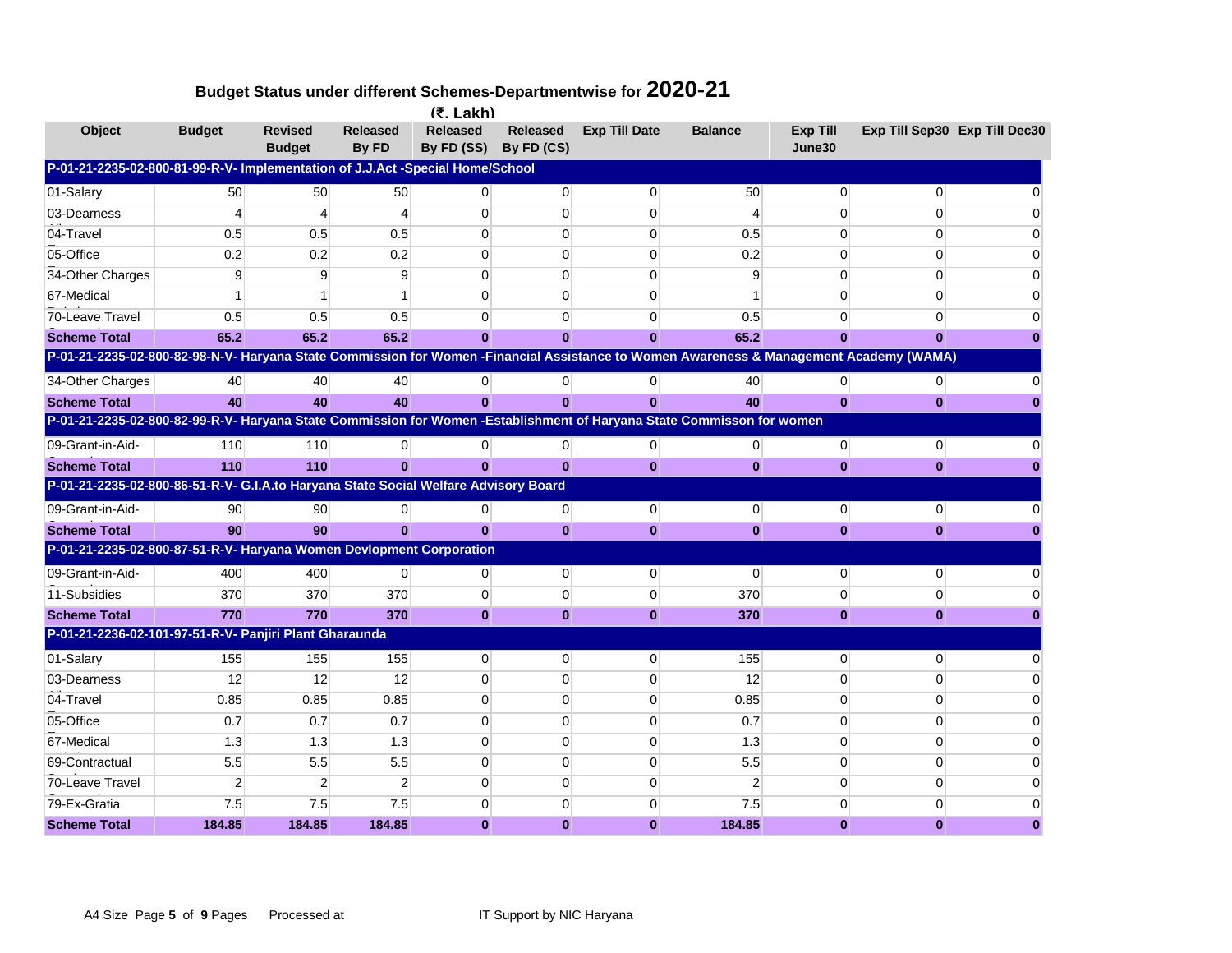|                                                                                                                                   |               |                                 |                   | $(5.$ Lakh)                   |                               |                      |                 |                    |                |                               |
|-----------------------------------------------------------------------------------------------------------------------------------|---------------|---------------------------------|-------------------|-------------------------------|-------------------------------|----------------------|-----------------|--------------------|----------------|-------------------------------|
| <b>Object</b>                                                                                                                     | <b>Budget</b> | <b>Revised</b><br><b>Budget</b> | Released<br>By FD | <b>Released</b><br>By FD (SS) | <b>Released</b><br>By FD (CS) | <b>Exp Till Date</b> | <b>Balance</b>  | Exp Till<br>June30 |                | Exp Till Sep30 Exp Till Dec30 |
| P-01-21-2236-02-101-99-51-R-V- Staff for Headquarter                                                                              |               |                                 |                   |                               |                               |                      |                 |                    |                |                               |
| 01-Salary                                                                                                                         | 20            | 20                              | 20                | $\Omega$                      | $\overline{0}$                | $\overline{0}$       | 20 <sup>°</sup> | $\overline{0}$     | $\Omega$       | ი                             |
| 03-Dearness                                                                                                                       | 5.45          | 5.45                            | 5.45              | $\overline{0}$                | 0                             | 0                    | 5.45            | $\mathbf 0$        | 0              |                               |
| 04-Travel                                                                                                                         | 0.05          | 0.05                            | 0.05              | $\overline{0}$                | 0                             | $\overline{0}$       | 0.05            | $\mathbf 0$        | $\Omega$       | 0                             |
| 67-Medical                                                                                                                        | 0.2           | 0.2                             | 0.2               | $\Omega$                      | $\Omega$                      | $\overline{0}$       | 0.2             | 0                  | 0              | 0                             |
| 70-Leave Travel                                                                                                                   | 0.5           | 0.5                             | 0.5               | $\Omega$                      | $\Omega$                      | $\overline{0}$       | 0.5             | 0                  | $\Omega$       |                               |
| <b>Scheme Total</b>                                                                                                               | 26.2          | 26.2                            | 26.2              | $\mathbf{0}$                  | $\bf{0}$                      | $\bf{0}$             | 26.2            | $\bf{0}$           | $\bf{0}$       |                               |
| P-01-21-4235-02-101-90-51-R-V- Performance Linked Outlay (PLO) of Women and Child Development (WCD-PLO-CAP)                       |               |                                 |                   |                               |                               |                      |                 |                    |                |                               |
| 16-Major Works                                                                                                                    | 500           | 500                             | 500               | $\overline{0}$                | $\overline{0}$                | $\overline{0}$       | 500             | $\mathbf 0$        | 0              |                               |
| <b>Scheme Total</b>                                                                                                               | 500           | 500                             | 500               | $\mathbf{0}$                  | $\bf{0}$                      | $\mathbf{0}$         | 500             | $\bf{0}$           | $\bf{0}$       |                               |
| P-01-21-4235-02-102-97-99-N-V- Implementation of J.J. Act -Remand/Observation Home                                                |               |                                 |                   |                               |                               |                      |                 |                    |                |                               |
| 16-Major Works                                                                                                                    | 5000          | 5000                            | 5000              | $\Omega$                      | $\overline{0}$                | $\mathbf{0}$         | 5000            | $\mathbf 0$        | 0              |                               |
| <b>Scheme Total</b>                                                                                                               | 5000          | 5000                            | 5000              |                               | $\bf{0}$                      | $\bf{0}$             | 5000            | $\bf{0}$           | $\bf{0}$       |                               |
| P-01-21-4235-02-102-99-98-N-V- Construction of Anganwadi Centres -State Contribution                                              |               |                                 |                   |                               |                               |                      |                 |                    |                |                               |
| 16-Major Works                                                                                                                    | 6000          | 6000                            | 6000              | 0                             | 0                             | $\overline{0}$       | 6000            | $\mathbf 0$        | 0              |                               |
| <b>Scheme Total</b>                                                                                                               | 6000          | 6000                            | 6000              | $\mathbf{0}$                  | $\mathbf{0}$                  | $\mathbf{0}$         | 6000            | $\bf{0}$           | $\bf{0}$       |                               |
| P-01-21-4235-02-102-99-99-N-V- Construction of Anganwadi Centres -NABARD Contribution                                             |               |                                 |                   |                               |                               |                      |                 |                    |                |                               |
| 16-Major Works                                                                                                                    | 2000          | 2000                            | 2000              | $\overline{0}$                | 0                             | $\mathbf{0}$         | 2000            | $\mathbf{0}$       | 0              |                               |
| <b>Scheme Total</b>                                                                                                               | 2000          | 2000                            | 2000              | $\mathbf{0}$                  | $\bf{0}$                      | $\mathbf{0}$         | 2000            | $\bf{0}$           | $\bf{0}$       |                               |
| P-01-21-4235-02-103-99-51-N-V- Home-cum-Vocational Training production Centres for Young Girls/Women & Destitute Women and Widows |               |                                 |                   |                               |                               |                      |                 |                    |                |                               |
| 16-Major Works                                                                                                                    | 200           | 200                             | 200               | $\overline{0}$                | $\overline{0}$                | $\overline{0}$       | 200             | $\mathbf 0$        | 0              |                               |
| <b>Scheme Total</b>                                                                                                               | 200           | 200                             | 200               | $\mathbf{0}$                  | $\bf{0}$                      | $\bf{0}$             | 200             | $\bf{0}$           | $\bf{0}$       |                               |
| P-01-21-4235-02-789-99-51-N-V- Construction of Anganwari Centre                                                                   |               |                                 |                   |                               |                               |                      |                 |                    |                |                               |
| 74-Special                                                                                                                        | 1500          | 1500                            | 1500              | $\overline{0}$                | $\overline{0}$                | $\mathbf{0}$         | 1500            | $\mathbf{0}$       | $\overline{0}$ |                               |
| <b>Scheme Total</b>                                                                                                               | 1500          | 1500                            | 1500              | $\bf{0}$                      | $\bf{0}$                      | $\bf{0}$             | 1500            | $\bf{0}$           | $\bf{0}$       |                               |
| P-02-21-2235-02-102-69-51-N-V- Rajiv Gandhi National Creche Scheme                                                                |               |                                 |                   |                               |                               |                      |                 |                    |                |                               |
| 34-Other Charges                                                                                                                  | 100           | 100                             | $\overline{0}$    | $\overline{0}$                | $\overline{0}$                | $\mathbf{0}$         | $\overline{0}$  | $\overline{0}$     | 0              |                               |
| 87-Honorarium                                                                                                                     | 1700          | 1700                            | $\Omega$          | $\Omega$                      | 0                             | $\mathbf 0$          | $\overline{0}$  | $\mathbf 0$        | 0              |                               |
| <b>Scheme Total</b>                                                                                                               | 1800          | 1800                            | $\bf{0}$          | $\mathbf{0}$                  | $\bf{0}$                      | $\mathbf{0}$         | $\mathbf{0}$    | $\bf{0}$           | $\bf{0}$       |                               |
| P-02-21-2235-02-102-70-51-N-V- Scheme for Beti Bachao Beti Padao                                                                  |               |                                 |                   |                               |                               |                      |                 |                    |                |                               |
| 09-Grant-in-Aid-                                                                                                                  | 25            | 25                              | $\Omega$          | $\Omega$                      | $\Omega$                      | $\overline{0}$       | $\Omega$        | $\overline{0}$     | $\Omega$       | 0                             |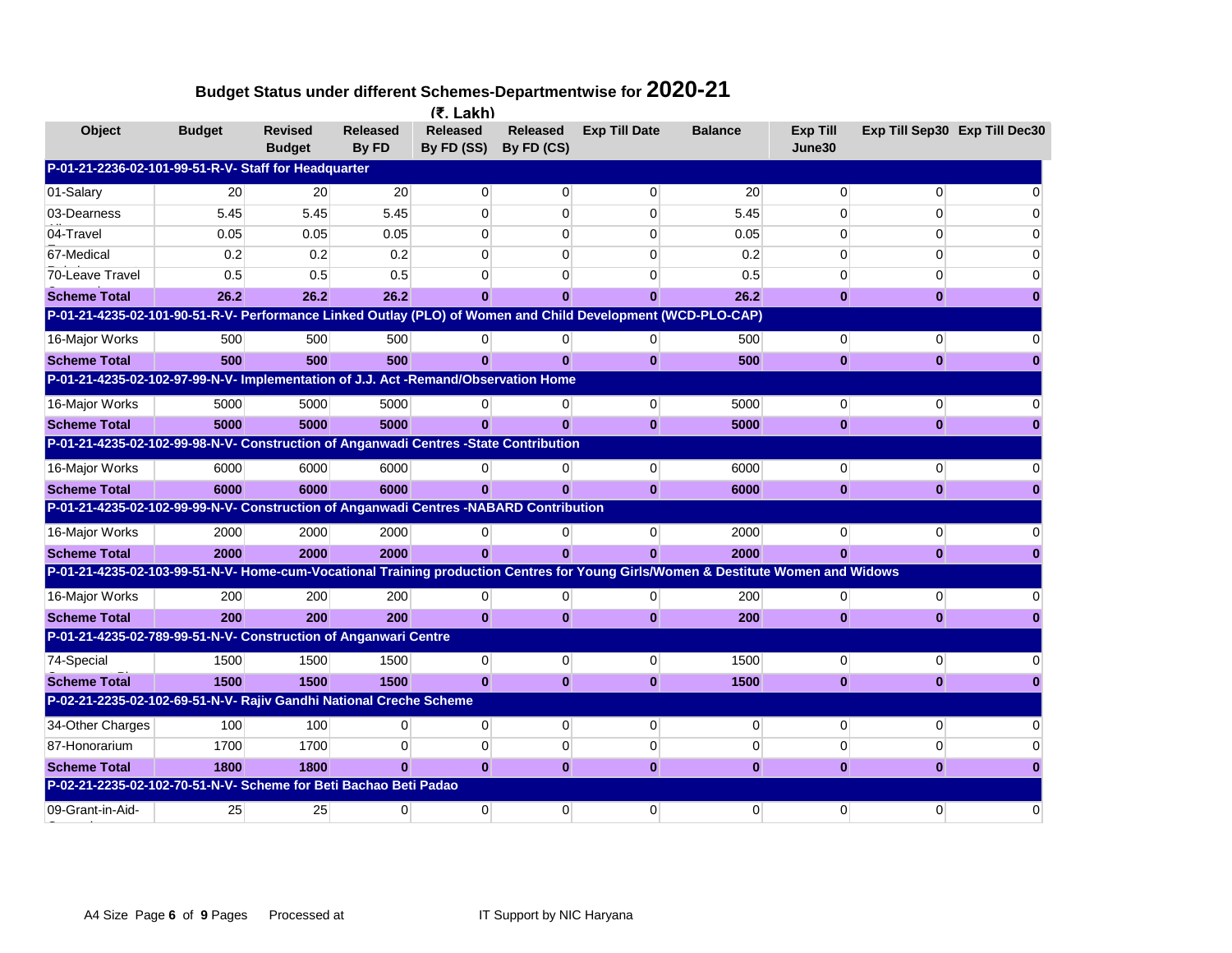| Budget Status under different Schemes-Departmentwise for $\bf 2020$ - $\bf 21$ |  |  |
|--------------------------------------------------------------------------------|--|--|
|--------------------------------------------------------------------------------|--|--|

|                                                                                                       |               |                                 |                          | $(5.$ Lakh)                   |                               |                      |                |                    |                |                               |
|-------------------------------------------------------------------------------------------------------|---------------|---------------------------------|--------------------------|-------------------------------|-------------------------------|----------------------|----------------|--------------------|----------------|-------------------------------|
| Object                                                                                                | <b>Budget</b> | <b>Revised</b><br><b>Budget</b> | <b>Released</b><br>By FD | <b>Released</b><br>By FD (SS) | <b>Released</b><br>By FD (CS) | <b>Exp Till Date</b> | <b>Balance</b> | Exp Till<br>June30 |                | Exp Till Sep30 Exp Till Dec30 |
| <b>Scheme Total</b>                                                                                   | 25            | 25                              | $\bf{0}$                 | 0                             | $\bf{0}$                      | $\bf{0}$             | 0              | $\bf{0}$           | 0              |                               |
| P-02-21-2235-02-102-73-51-N-V- Integrated Child Protection Scheme (ICPS)                              |               |                                 |                          |                               |                               |                      |                |                    |                |                               |
| 09-Grant-in-Aid-                                                                                      | 4000          | 4000                            |                          | $\Omega$                      | $\overline{0}$                | $\mathbf{0}$         | $\mathbf{0}$   | $\overline{0}$     | 0              |                               |
| <b>Scheme Total</b>                                                                                   | 4000          | 4000                            | $\mathbf{0}$             | $\mathbf{0}$                  | $\mathbf{0}$                  | $\mathbf{0}$         | $\mathbf{0}$   | $\bf{0}$           | $\bf{0}$       |                               |
| P-02-21-2235-02-102-74-51-N-V- Rajeev Gandhi Scheme for Empowerment of Adolesent Girls (RGSEAG)-SABLA |               |                                 |                          |                               |                               |                      |                |                    |                |                               |
| 34-Other Charges                                                                                      | 17.6          | 17.6                            | 0                        | 0                             | 0                             | 0                    | $\overline{0}$ | $\overline{0}$     | $\overline{0}$ |                               |
| <b>Scheme Total</b>                                                                                   | 17.6          | 17.6                            | $\mathbf{0}$             | $\mathbf{0}$                  | $\mathbf{0}$                  | $\mathbf{0}$         | $\mathbf{0}$   | $\bf{0}$           | $\bf{0}$       |                               |
| P-02-21-2235-02-102-88-51-N-V- Setting up of Anganwadi Training Centres(UDISHA Project)               |               |                                 |                          |                               |                               |                      |                |                    |                |                               |
| 09-Grant-in-Aid-                                                                                      | 120           | 120                             | $\overline{0}$           | $\overline{0}$                | $\overline{0}$                | $\overline{0}$       | $\overline{0}$ | $\overline{0}$     | $\mathbf{0}$   |                               |
| <b>Scheme Total</b>                                                                                   | 120           | 120                             | $\mathbf{0}$             | $\mathbf{0}$                  | $\mathbf{0}$                  | $\mathbf{0}$         | $\bf{0}$       | $\bf{0}$           | $\bf{0}$       |                               |
| P-02-21-2235-02-102-92-51-N-V- Integrated Child Development Services Schemes (WCD)                    |               |                                 |                          |                               |                               |                      |                |                    |                |                               |
| 01-Salary                                                                                             | 9752.29       | 9752.29                         | 0                        | $\Omega$                      | $\Omega$                      | $\overline{0}$       | $\overline{0}$ | $\overline{0}$     | $\Omega$       |                               |
| 03-Dearness                                                                                           | 2500          | 2500                            | $\Omega$                 | $\Omega$                      | $\Omega$                      | $\overline{0}$       | $\Omega$       | $\Omega$           | $\Omega$       |                               |
| 04-Travel                                                                                             | 30            | 30                              | $\Omega$                 | $\Omega$                      | $\Omega$                      | $\Omega$             | $\Omega$       | $\Omega$           | $\Omega$       |                               |
| 05-Office                                                                                             | 50            | 50                              | 0                        | $\Omega$                      | $\Omega$                      | $\overline{0}$       | $\mathbf{0}$   | $\mathbf{0}$       | 0              | 0                             |
| 06-Rent, Rates                                                                                        | 510           | 510                             | $\Omega$                 | $\Omega$                      | $\Omega$                      | $\overline{0}$       | $\Omega$       | $\Omega$           | $\Omega$       | 0                             |
| 34-Other Charges                                                                                      | 1965          | 1965                            | $\Omega$                 | $\Omega$                      | $\Omega$                      | $\Omega$             | $\Omega$       | $\Omega$           | $\Omega$       | n                             |
| 45-P.O.L                                                                                              | 313           | 313                             | $\Omega$                 | $\Omega$                      | $\Omega$                      | $\Omega$             | $\Omega$       | $\Omega$           | $\Omega$       |                               |
| 67-Medical                                                                                            | 84.17         | 84.17                           | $\Omega$                 | $\Omega$                      | $\Omega$                      | $\Omega$             | $\Omega$       | $\mathbf 0$        | $\Omega$       | 0                             |
| 69-Contractual                                                                                        | 856           | 856                             | $\Omega$                 | $\Omega$                      | $\Omega$                      | $\overline{0}$       | $\Omega$       | $\Omega$           | $\Omega$       |                               |
| 70-Leave Travel                                                                                       | 78            | 78                              | $\Omega$                 | $\Omega$                      | $\Omega$                      | $\Omega$             | $\Omega$       | $\Omega$           | $\Omega$       |                               |
| 79-Ex-Gratia                                                                                          | 278           | 278                             | $\Omega$                 | 0                             | 0                             | $\overline{0}$       | $\mathbf{0}$   | $\mathbf 0$        | $\Omega$       |                               |
| 87-Honorarium                                                                                         | 11058.13      | 11058.13                        | $\Omega$                 | $\Omega$                      | $\Omega$                      | $\overline{0}$       | $\Omega$       | $\Omega$           | $\Omega$       |                               |
| 89-Miscellaneous                                                                                      | 4.8           | 4.8                             | 0                        | $\Omega$                      | $\Omega$                      | $\Omega$             | $\Omega$       | $\Omega$           | 0              |                               |
| 92-Energy                                                                                             | 20.6          | 20.6                            | $\Omega$                 | $\Omega$                      | $\Omega$                      | $\overline{0}$       | $\mathbf{0}$   | $\overline{0}$     | $\Omega$       |                               |
| <b>Scheme Total</b>                                                                                   | 27499.99      | 27499.99                        | $\mathbf{0}$             | $\mathbf{0}$                  | $\mathbf{0}$                  | $\mathbf{0}$         | $\bf{0}$       | $\bf{0}$           | 0              |                               |
| P-02-21-2235-02-103-67-51-N-V- Swadhar Grah Scheme                                                    |               |                                 |                          |                               |                               |                      |                |                    |                |                               |
| 09-Grant-in-Aid-                                                                                      |               |                                 | $\overline{0}$           | $\overline{0}$                | $\overline{0}$                | $\overline{0}$       | $\overline{0}$ | $\overline{0}$     | $\mathbf 0$    |                               |
| <b>Scheme Total</b>                                                                                   | 1             |                                 | $\mathbf{0}$             | $\mathbf{0}$                  | $\mathbf{0}$                  | $\mathbf{0}$         | $\bf{0}$       | $\bf{0}$           | $\bf{0}$       |                               |
| P-02-21-2235-02-103-74-51-N-V- Mahila Shakti Kendra.                                                  |               |                                 |                          |                               |                               |                      |                |                    |                |                               |
| 09-Grant-in-Aid-                                                                                      | 560           | 560                             | $\overline{0}$           | 0                             | 0                             | $\mathbf 0$          | $\overline{0}$ | $\overline{0}$     | $\Omega$       |                               |
| <b>Scheme Total</b>                                                                                   | 560           | 560                             | $\mathbf{0}$             | $\bf{0}$                      | $\bf{0}$                      | $\bf{0}$             | $\bf{0}$       | $\bf{0}$           | $\bf{0}$       |                               |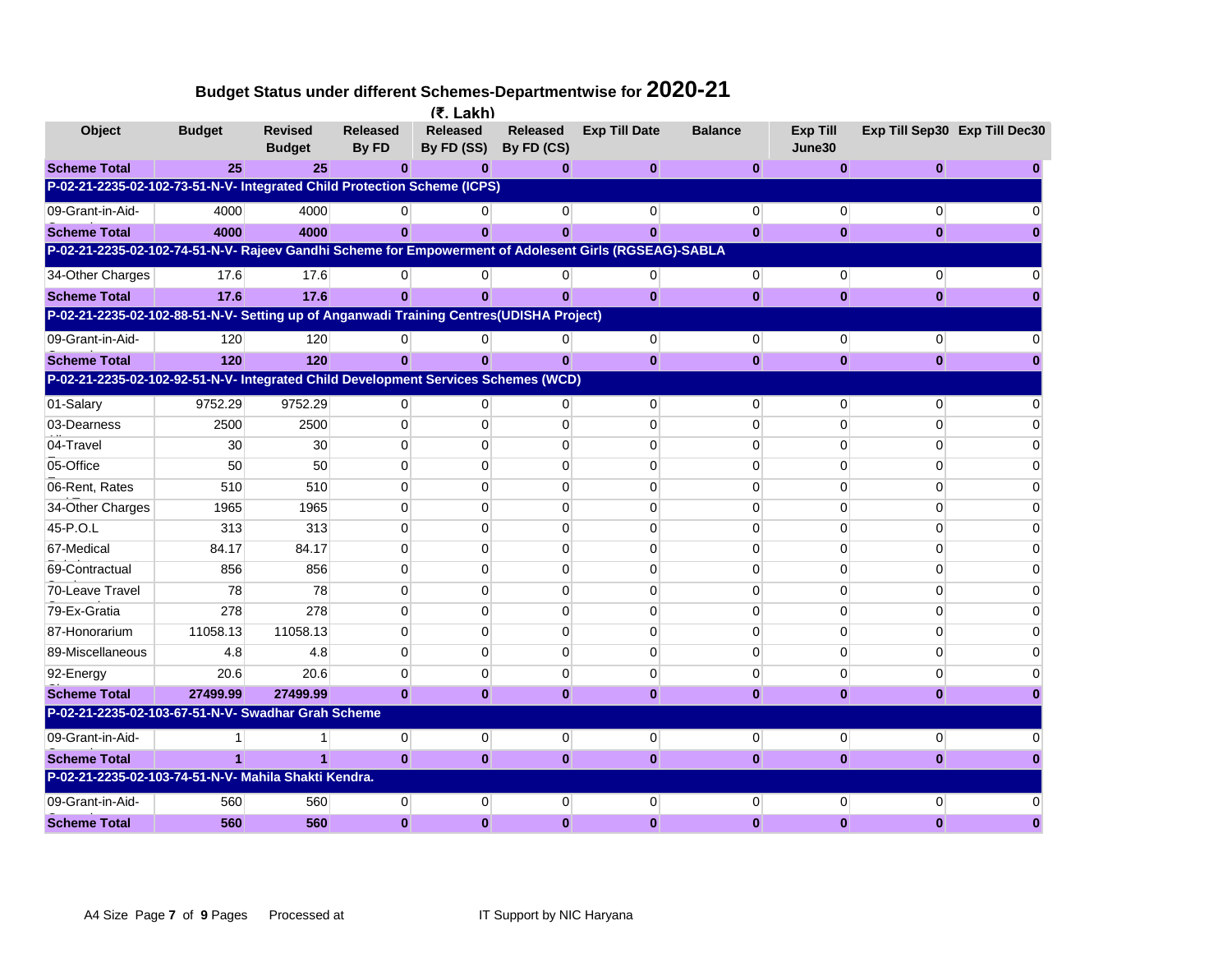|                                                                                                                                                       |                 |                                 |                          | $(5.$ Lakh)            |                               |                      |                |                           |                |                               |
|-------------------------------------------------------------------------------------------------------------------------------------------------------|-----------------|---------------------------------|--------------------------|------------------------|-------------------------------|----------------------|----------------|---------------------------|----------------|-------------------------------|
| Object                                                                                                                                                | <b>Budget</b>   | <b>Revised</b><br><b>Budget</b> | <b>Released</b><br>By FD | Released<br>By FD (SS) | <b>Released</b><br>By FD (CS) | <b>Exp Till Date</b> | <b>Balance</b> | <b>Exp Till</b><br>June30 |                | Exp Till Sep30 Exp Till Dec30 |
| P-02-21-2235-02-199-99-51-N-V- Ujjawla Scheme                                                                                                         |                 |                                 |                          |                        |                               |                      |                |                           |                |                               |
| 09-Grant-in-Aid-                                                                                                                                      | 20              | 20                              | $\Omega$                 | $\overline{0}$         | 0                             | $\overline{0}$       | $\mathbf 0$    | $\mathbf 0$               | $\overline{0}$ |                               |
| <b>Scheme Total</b>                                                                                                                                   | 20              | 20                              |                          | $\bf{0}$               | $\bf{0}$                      | $\bf{0}$             | $\bf{0}$       | $\bf{0}$                  | 0              |                               |
| P-02-21-2235-02-789-90-51-N-V- Financial Assistance to Scehdule Castes Anganwadi Workers/helper                                                       |                 |                                 |                          |                        |                               |                      |                |                           |                |                               |
| 87-Honorarium                                                                                                                                         | 9500            | 9500                            | $\overline{0}$           | 0                      | $\overline{0}$                | $\overline{0}$       | $\overline{0}$ | $\mathbf{0}$              | $\overline{0}$ |                               |
| <b>Scheme Total</b>                                                                                                                                   | 9500            | 9500                            | $\bf{0}$                 | $\bf{0}$               | $\bf{0}$                      | $\bf{0}$             | $\bf{0}$       | $\bf{0}$                  | $\bf{0}$       |                               |
| P-02-21-2236-02-101-88-51-N-V- Pradhan Mantri Matru Vandana Yojana (P M M V Y)                                                                        |                 |                                 |                          |                        |                               |                      |                |                           |                |                               |
| 04-Travel                                                                                                                                             | 11.5            | 11.5                            | $\Omega$                 | $\Omega$               | $\Omega$                      | $\Omega$             | $\Omega$       | $\Omega$                  | $\Omega$       |                               |
| 05-Office                                                                                                                                             | 210.43          | 210.43                          | $\Omega$                 | $\Omega$               | $\Omega$                      | $\Omega$             | $\Omega$       | $\Omega$                  | $\Omega$       |                               |
| 06-Rent, Rates                                                                                                                                        | 3.6             | 3.6                             | $\Omega$                 | $\Omega$               | $\Omega$                      | 0                    | $\Omega$       | $\Omega$                  | $\Omega$       |                               |
| 34-Other Charges                                                                                                                                      | 588.38          | 588.38                          | $\Omega$                 | $\Omega$               | $\Omega$                      | 0                    | $\Omega$       | $\Omega$                  | $\Omega$       |                               |
| 56-Feeding and                                                                                                                                        | 3874.86         | 3874.86                         | 0                        | 0                      | 0                             | 0                    | $\mathbf 0$    | 0                         | 0              |                               |
| 69-Contractual                                                                                                                                        | 147             | 147                             | 0                        | 0                      | 0                             | 0                    | 0              | $\mathbf 0$               | 0              |                               |
| 86-Training                                                                                                                                           | 120             | 120                             | $\mathbf{0}$             | $\mathbf{0}$           | $\mathbf 0$                   | $\mathbf 0$          | $\mathbf{0}$   | $\mathbf 0$               | $\Omega$       |                               |
| 89-Miscellaneous                                                                                                                                      | 44.23           | 44.23                           | $\Omega$                 | $\overline{0}$         | $\mathbf 0$                   | 0                    | $\mathbf{0}$   | 0                         | 0              |                               |
| <b>Scheme Total</b>                                                                                                                                   | 5000            | 5000                            | $\bf{0}$                 | $\bf{0}$               | $\mathbf{0}$                  | $\bf{0}$             | $\bf{0}$       | $\bf{0}$                  | $\bf{0}$       |                               |
| P-02-21-2236-02-101-89-51-N-V- Scheme for Adolescent Girls                                                                                            |                 |                                 |                          |                        |                               |                      |                |                           |                |                               |
| 34-Other Charges                                                                                                                                      | 10 <sup>1</sup> | 10                              | $\overline{0}$           | $\mathbf{0}$           | $\mathbf 0$                   | $\mathbf 0$          | $\overline{0}$ | 0                         | $\Omega$       |                               |
| 56-Feeding and                                                                                                                                        | 32              | 32                              | $\Omega$                 | $\Omega$               | $\Omega$                      | 0                    | $\Omega$       | $\Omega$                  | $\Omega$       |                               |
| 89-Miscellaneous                                                                                                                                      | 47.9            | 47.9                            | $\Omega$                 | $\Omega$               | 0                             | 0                    | $\mathbf 0$    | 0                         | 0              |                               |
| <b>Scheme Total</b>                                                                                                                                   | 89.9            | 89.9                            | $\mathbf{0}$             | $\mathbf{0}$           | $\mathbf{0}$                  | $\mathbf{0}$         | $\mathbf{0}$   | $\mathbf{0}$              | $\mathbf{0}$   |                               |
| P-02-21-2236-02-101-95-51-N-V- Supplementary Nutrition Programme                                                                                      |                 |                                 |                          |                        |                               |                      |                |                           |                |                               |
| 34-Other Charges                                                                                                                                      | 35              | 35                              | $\overline{0}$           | $\overline{0}$         | 0                             | 0                    | $\overline{0}$ | 0                         | $\Omega$       |                               |
| 56-Feeding and                                                                                                                                        | 9485.24         | 9485.24                         | $\Omega$                 | $\mathbf{0}$           | $\mathbf 0$                   | 0                    | $\mathbf 0$    | $\mathbf 0$               | $\Omega$       |                               |
| 89-Miscellaneous                                                                                                                                      | 466.76          | 466.76                          | $\Omega$                 | $\Omega$               | $\Omega$                      | $\mathbf 0$          | $\Omega$       | $\mathbf 0$               | $\Omega$       |                               |
| 92-Energy                                                                                                                                             | 13              | 13                              | $\Omega$                 | $\Omega$               | $\Omega$                      | 0                    | $\Omega$       | $\mathbf 0$               | $\Omega$       |                               |
| <b>Scheme Total</b>                                                                                                                                   | 10000           | 10000                           | $\Omega$                 | $\Omega$               | $\Omega$                      | $\bf{0}$             | $\Omega$       | $\bf{0}$                  | 0              |                               |
| P-02-21-2236-02-789-96-51-N-V- Financial Assistance To Scheduled Caste Women(Pradhan Mantri Matru Vandana Yojna)                                      |                 |                                 |                          |                        |                               |                      |                |                           |                |                               |
| 56-Feeding and                                                                                                                                        | 1500            | 1500                            | $\overline{0}$           | $\overline{0}$         | $\overline{0}$                | $\overline{0}$       | $\overline{0}$ | $\overline{0}$            | $\Omega$       |                               |
| <b>Scheme Total</b>                                                                                                                                   | 1500            | 1500                            | $\bf{0}$                 | $\bf{0}$               | $\mathbf{0}$                  | $\bf{0}$             | $\Omega$       | $\Omega$                  |                |                               |
| P-02-21-2236-02-789-97-51-N-V- Financial assistance to Scheduled Castes adolescent girls under Rajiv Gandhi Scheme for empoerment of adolescent girls |                 |                                 |                          |                        |                               |                      |                |                           |                |                               |
| 74-Special                                                                                                                                            | 9.7             | 9.7                             | $\Omega$                 | $\Omega$               | $\Omega$                      | $\Omega$             | $\Omega$       | $\Omega$                  | $\Omega$       | O                             |